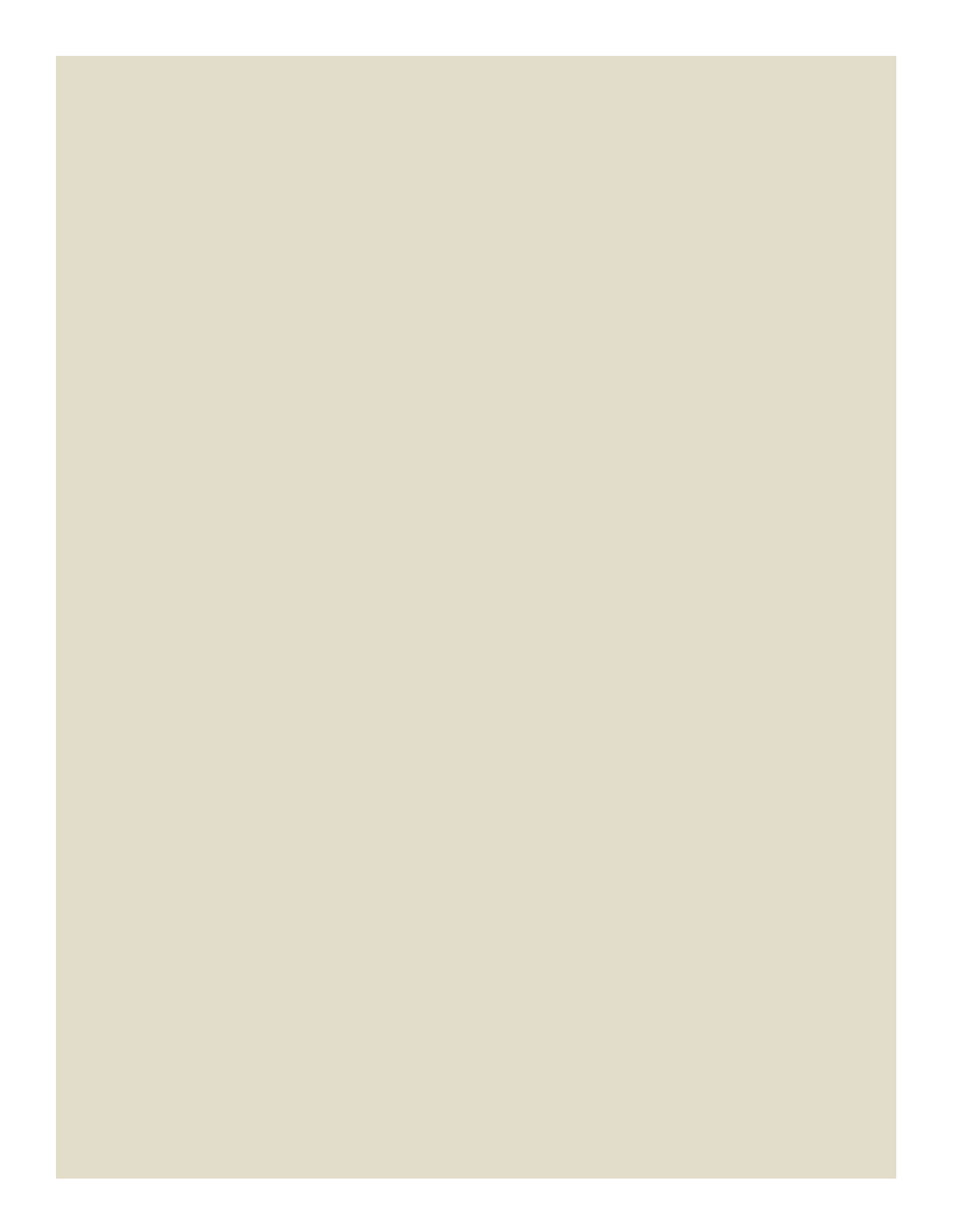### **Table of contents**

| Appendix 2 - IPPF Oversight Council Charter  11 |  |
|-------------------------------------------------|--|
| Appendix 3 - IPPF Oversight Council Members 13  |  |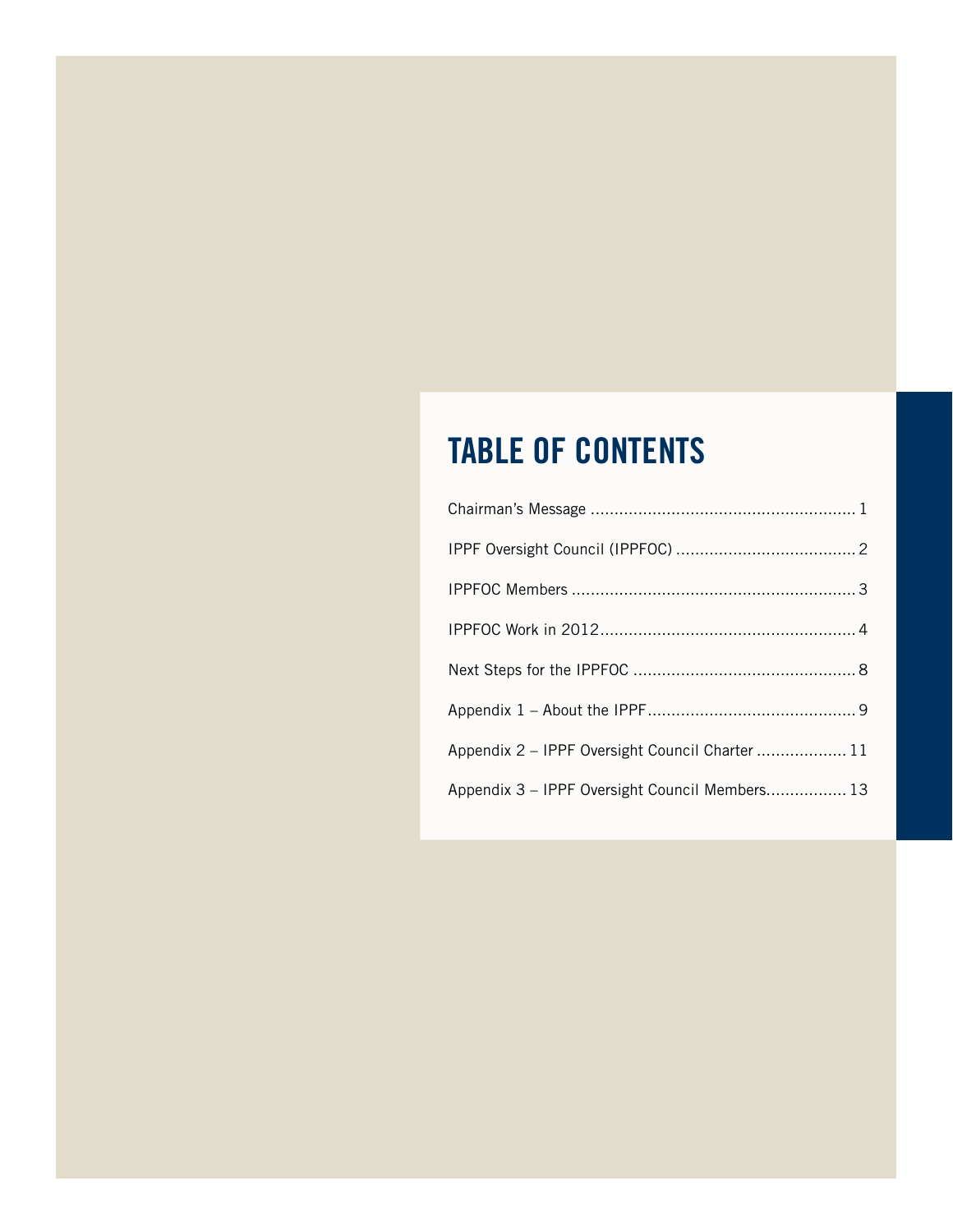### **1. CHAIRMAN'S MESSAGE**

The International Professional Practices Framework Oversight Council (IPPFOC) has completed its second year of oversight, and I am happy to present the IPPFOC's corresponding Second Annual Report. Through a host of activities and decisions, the IPPFOC has gained considerable momentum and established its independence and its governance role in the international activities of standard- and guidance-setting conducted under the auspices of The Institute of Internal Auditors (IIA).

The IPPFOC has operated with a high level of collegiality and has achieved increased effectiveness. Oversight of international standard-setting is a complex task. It requires not only an internal focus on the standard-setting activities themselves, but also an external focus on the perceptions, expectations, and priorities of potential users of the *International Standards for the Professional Practice of Internal Auditing* (*Standards*) around the world, including internal audit practitioners, investors, and regulators.

Throughout its second year, the IPPFOC has continued to organize and refine its method of weaving together the internal and the external focus in a way that best ensures the high quality and applicability of *Standards* and guidance produced under its oversight.

An important condition for global acceptance of the *Standards* is the credibility of the standard-setters and the standard-setting process. We fully realize that a multiplicity of dialogues and perspectives must be coordinated in order to achieve credibility, international comparability, and ultimately convergence.

Our part of the task refers only to oversight of The IIA's standard- and guidance-setting processes, but the activity — in its totality — also involves those stakeholders charged with implementation and quality control. We stand ready to work with all who share the common goal of global acceptance of the *Standards*, which we oversee.



James M. Sylph

Chairman, IPPF Oversight Council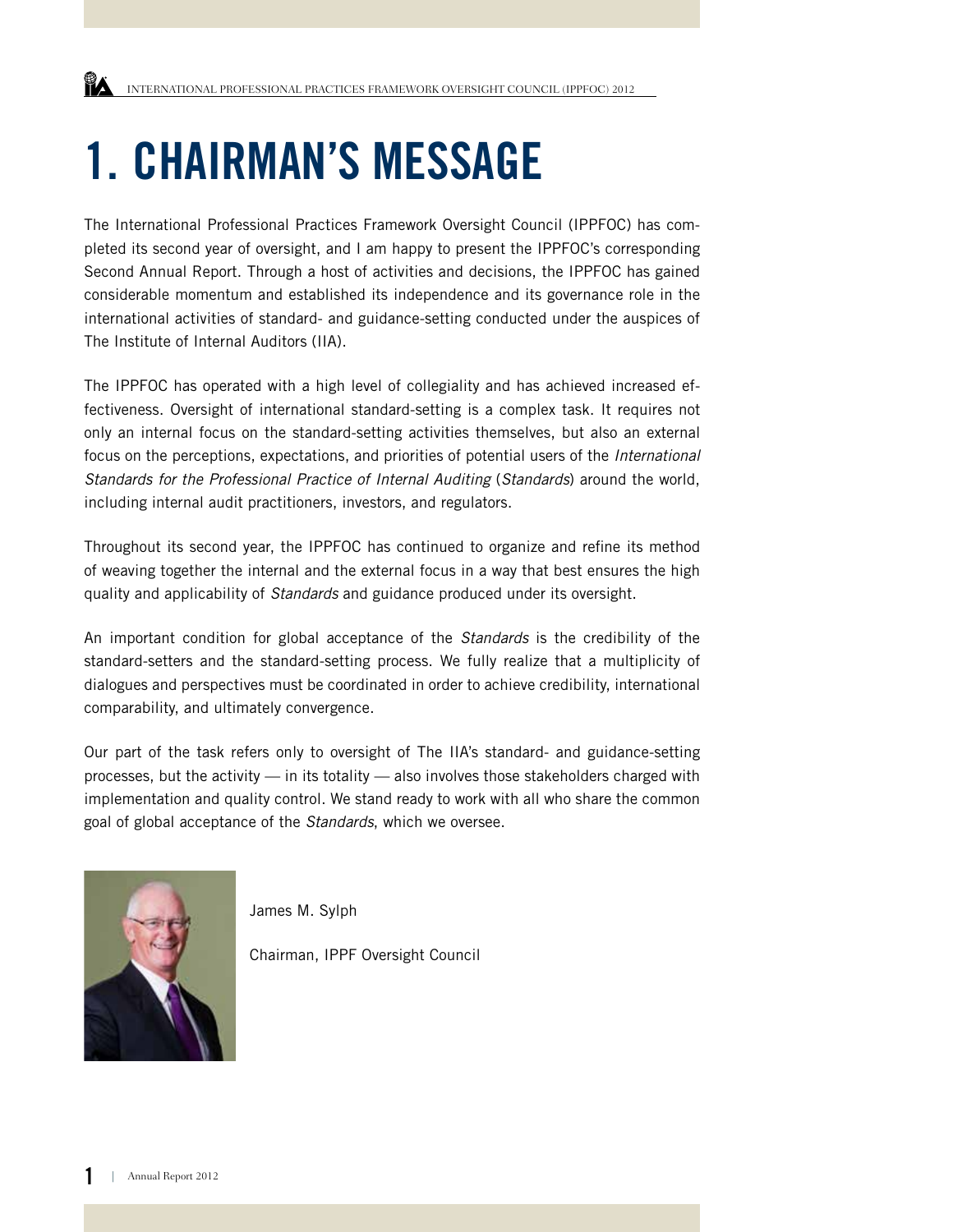## **2. IPPF Oversight Council (IPPFOC)**

The International Professional Practices Framework (IPPF) is the conceptual framework that organizes authoritative guidance promulgated by The IIA. The IPPF includes only authoritative guidance developed by an IIA international technical committee following appropriate due process. The IPPF comprises:

### MANDATORY GUIDANCF

- $\Box$  Definition of Internal Auditing
- □ Code of Ethics
- *International Standards for the Professional Practice of Internal Auditing* (*Standards*)

### Strongly Recommended Guidance

- **D** Position Papers
- $\square$  Practice Advisories
- $\Box$  Practice Guides

Refer to Appendix 1 for more information about the IPPF.

In order to promote inclusiveness, transparency, and other qualities that increase internal audit stakeholders' confidence that the outputs of standard- and guidance-setting committees are in the public interest, the IPPF Oversight Council (IPPFOC) was established in October 2010. Its mission is to evaluate and advise on the adequacy and appropriateness of The IIA's standard- and guidance-setting processes.

As an independent body, the IPPFOC reviews transparency and adherence to due process as the following IPPF technical committees conduct activities related to developing, maintaining, and sustaining the *Standards* and guidance.

- $\Box$  Global Ethics Committee (GEC): Its primary responsibilities are to maintain, update, and promote the Code of Ethics.
- International Internal Audit Standards Board (IIASB): Its primary responsibilities are to develop, issue, and promote the *Standards.*
- $\Box$  Professional Issues Committee (PIC): Its primary responsibilities are to develop, issue, and promote strongly recommended guidance under the IPPF.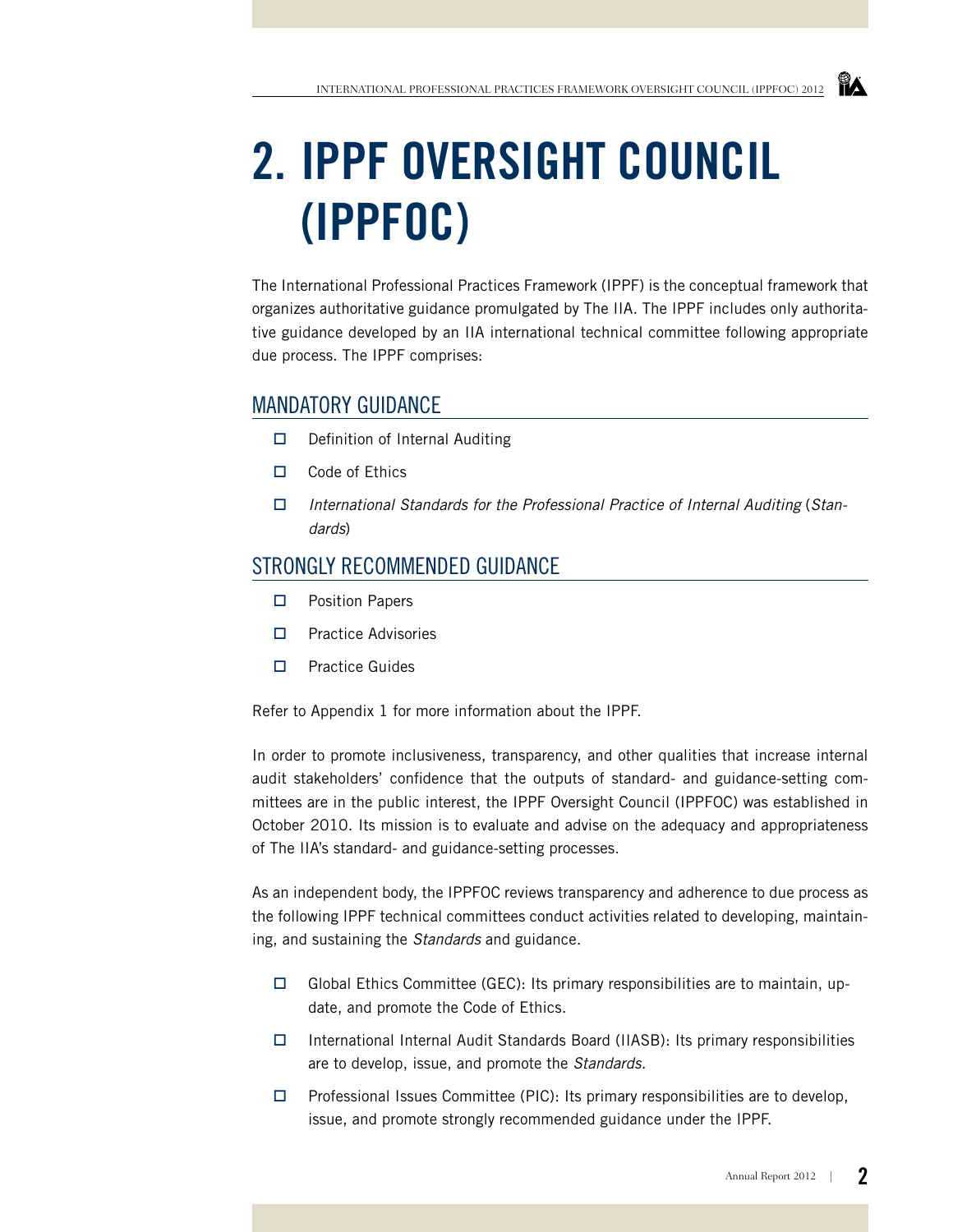### **3. IPPFOC Members**

The IIA Board of Directors appoints the stakeholder organizations represented on the IPPFOC. These organizations represent boards, management, public- and private-sector auditors, regulators and government authorities, investors, and international organizations, as well as members selected by The IIA Board of Directors. The IPPFOC reports to the Board of Directors.

During 2012, the IPPFOC refined its charter, which was approved by The IIA Board of Directors in July 2012. The IPPFOC is responsible for evaluating procedures for standardsand guidance-setting and determining whether they represent internationally accepted practices. Based on the evaluations, the IPPFOC may recommend that the IIA technical committees make improvements, as appropriate to their charters and processes. Refer to Appendix 2 for the IPPFOC charter.

Here is the IPPFOC membership at the end of the year:

| <b>ORGANIZATION</b>                                                   | <b>REPRESENTATIVE</b>       | <b>TERM ENDING</b> |
|-----------------------------------------------------------------------|-----------------------------|--------------------|
| International Federation of Accountants (IFAC)                        | James M. Sylph,<br>Chairman | December 31, 2013  |
| National Association for Corporate Directors (NACD)                   | <b>Peter Gleason</b>        | December 31, 2013  |
| International Organisation of Supreme Audit<br>Institutions (INTOSAI) | <b>Yvan Pedersen</b>        | December 31, 2015  |
| The World Bank                                                        | Zinga Venner                | December 31, 2014  |
| Organization for Economic Co-operation and<br>Development (OECD)      | Juan Yermo                  | December 31, 2015  |
| <b>IIA Representative</b>                                             | Larry Rittenberg            | December 31, 2013  |
| <b>IIA Representative</b>                                             | A.J. Hans Spoel             | December 31, 2014  |

Refer to Appendix 3 for more information about the IPPFOC member organization representatives.

The IPPFOC is indebted to Rolf Elm-Larsen (INTOSAI) and Grant Kirkpatrick (OECD), who stepped down in 2012. They were founding representatives on the IPPFOC and contributed significantly to the development of the processes that the Council has set for its role.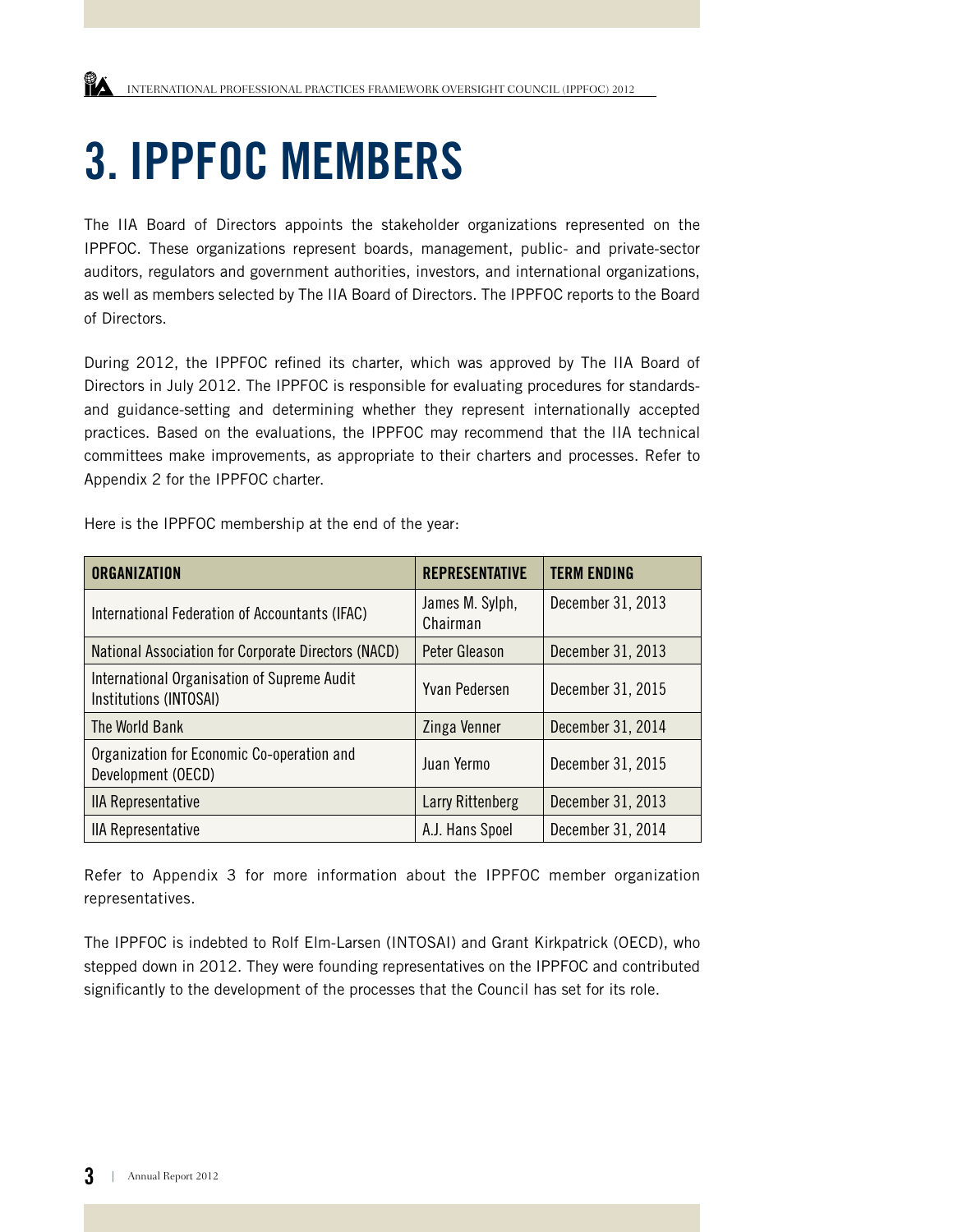### **4. IPPFOC Work in 2012**

The IPPFOC met in person on July 11–12, 2012, in Boston, and held a web meeting on Oct. 10, 2012. During the year, the IPPFOC oversight process consisted of the following main elements:

- $\Box$  Conducting a series of interviews and discussions with The IIA's senior vice chairman of the board, vice chairman of the board in charge of professional guidance, IIA President and CEO, GEC chair, IIASB chair, PIC chair, and IIA staff.
- $\Box$  Inspecting documentation that describes the standards- and guidance-setting processes used by the IIASB and PIC to carry out their work and making recommendations for process improvements where appropriate.
- $\Box$  Observing the IIASB and PIC in-person meetings in July 2012 to gain first-hand knowledge of the breadth and depth of debate and discussion on relevant issues, and assessing the overall participation of members.
- $\Box$  Inspecting reports prepared by IIA staff and signed by the IIASB chair, regarding the due process steps followed in completion of each project, and conducting related discussions to understand the key elements of these due process steps.

The IPPFOC observed that the IIASB and PIC exhibited professional behavior, good organization, and strong support by well qualified staff and volunteer leaders in carrying out their mandates. The IPPFOC considered the information it gathered from IIA committees and staff interviews and raised a number of points with them for consideration to improve the standards- and guidance-setting processes.

### Completed Work

The IPPFOC has established its credibility with the IIA Executive Committee and the committees under the IPPFOC's oversight. During 2012, The IIA accepted the IPPFOC's recommendations in principle and made improvements in the standards- and guidance-setting processes. Following is a summary of work completed in 2012:

#### **2012 Standards Revision**

As part of IPPF due process, The IIA's *Standards* must be reviewed at least once every three years in order to remain current, relevant, and timely. At its December 2011 meeting, the IIASB proposed changes to the *Standards,* followed by a 90 day public exposure period from Feb. 20, 2012, to May 20, 2012. Responses to the exposure draft were received from 1,685 individuals and organizations around the world. The IIASB considered these comments, as part of its due process, and approved final changes at its July 2012 meeting.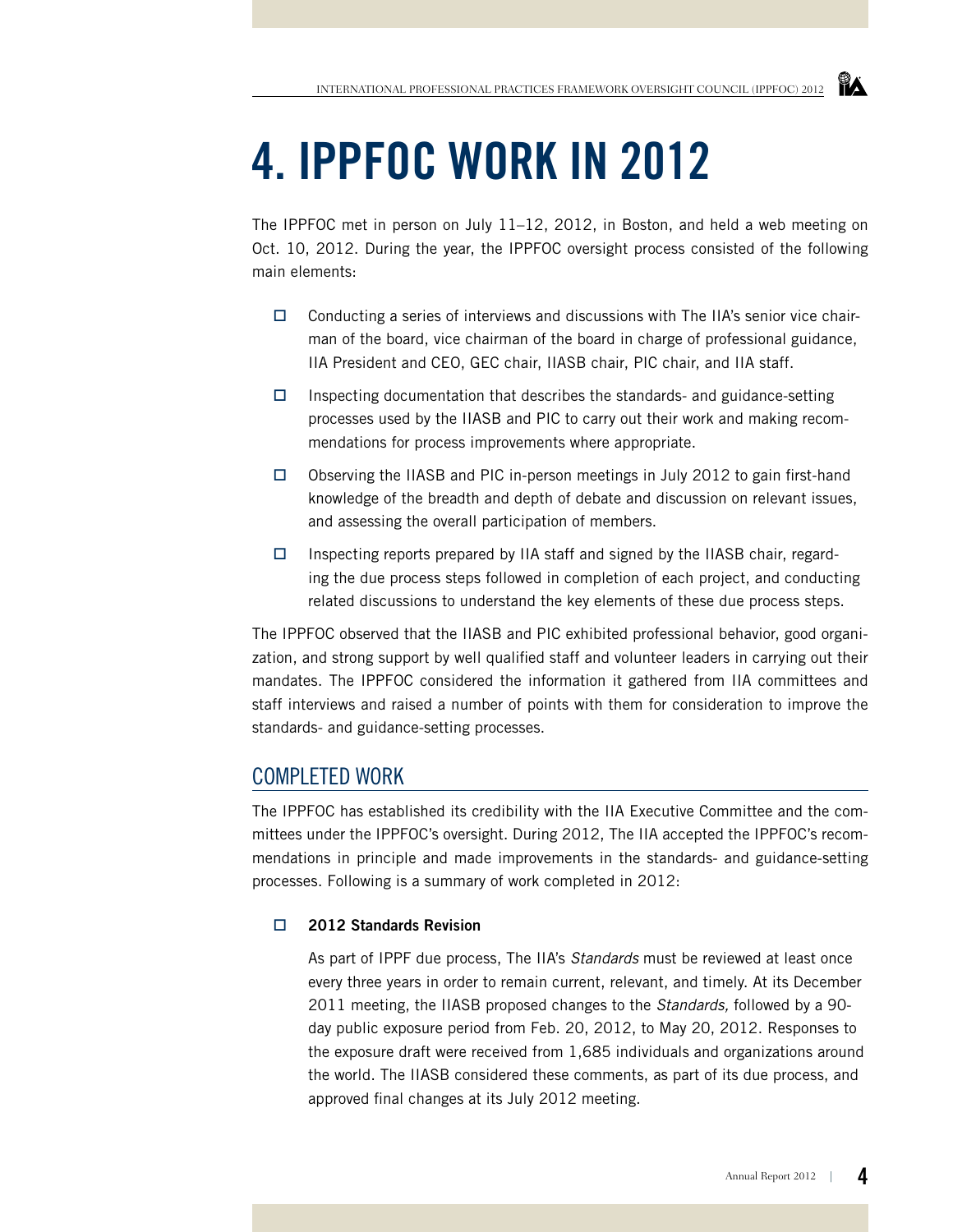The IPPFOC conducted in-depth discussions with the IIASB chair and staff liaison, observed the debates and consensus development at the IIASB meeting, reviewed the standard-setting due process checklist and disposition document that captured the exposure results, and reviewed key comments and the IIASB's disposition of exposure draft comments. The IPPFOC agreed that the IIASB followed the due process in developing this *Standards* revision. The revised *Standards* were released Oct. 1, 2012 to go into effect on January 1, 2013.

#### **IIASB, PIC, and GEC Charter Updates**

The IPPFOC recommended that the IIASB, PIC, and GEC review their charters for consistency and inclusion of the concept of public interest. The charters were revised and approved by the IIA Executive Committee in October 2012. In addition to the improvements for consistency, the charter updates included the following changes:

- Adding "serve public interest" to all three charters.
- Raising the IIASB meeting quorum from 60 percent to two-thirds.
- Raising the PIC meeting quorum from simple majority to two-thirds.
- Clarifying that the IIASB comprises representatives of the internal audit profession and its stakeholders.
- Including the following in the PIC and GEC charters: "Inform the IPPF Oversight Council of the committee's work, respond to their recommendations, and provide updates on changes resulting from the Oversight Council's recommendations."

#### **Inclusion of External Stakeholders in the Standard-setting Process**

The IPPFOC suggested that the IIASB consider changing its process to include stakeholder input throughout the standard-setting process. The current IIASB membership includes two members who are representatives from stakeholder organizations, the Association of Chartered Certified Accountants (ACCA), and the International Organisation of Supreme Audit Institutions (INTOSAI).

In 2012, the IIA Board of Directors requested that the IIASB review the current Definition of Internal Auditing. The first phase of this review process began with a broad consultation process to obtain input from both internal audit practitioners and external stakeholders. The five organizations represented on the IPPFOC, along with other external stakeholders, were included in this consultation process. At the time of this report, the IIASB was still in the process of analyzing all input received from internal and external stakeholders. The IIASB will continue to seek external stakeholder input in its future standard-setting.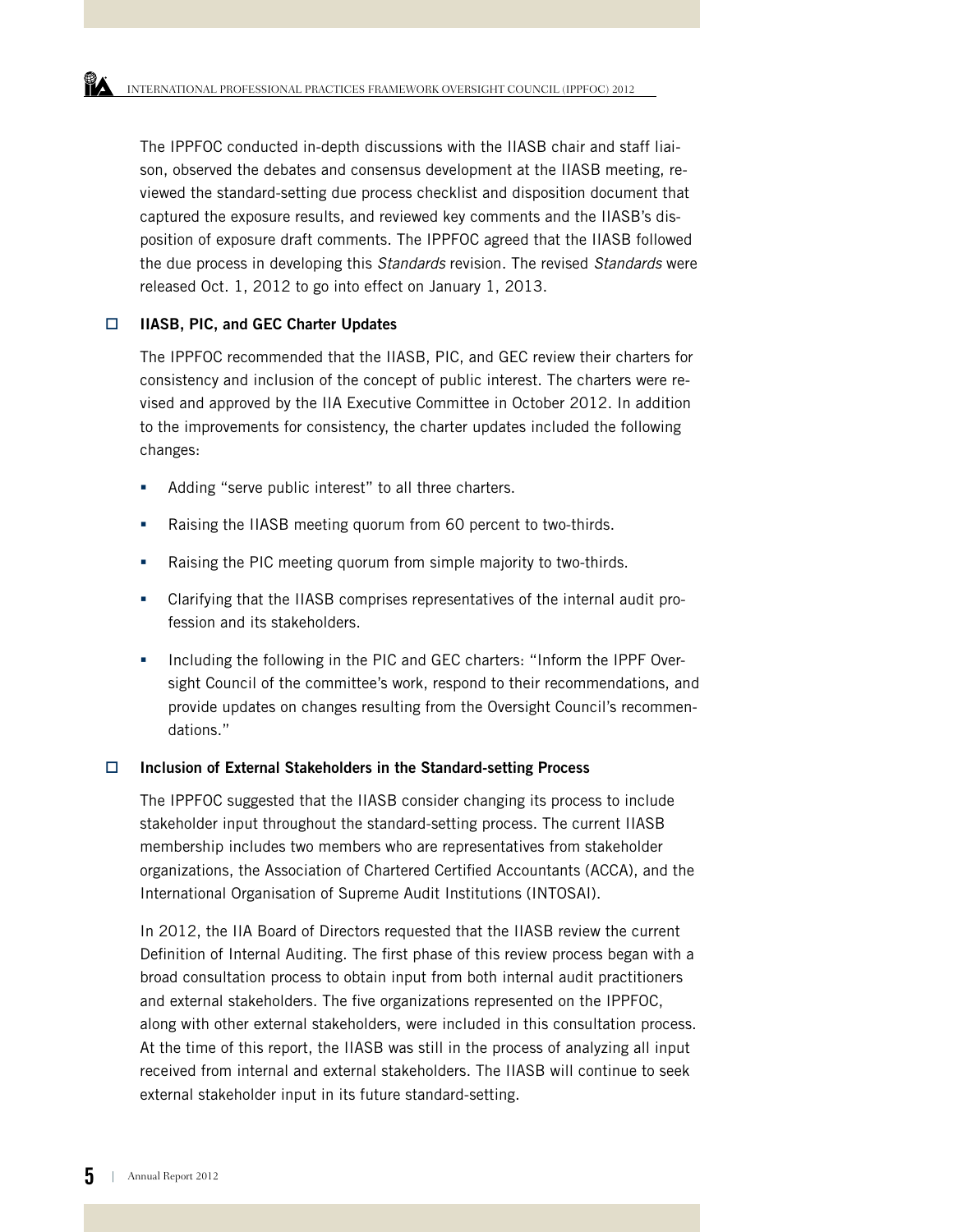#### Improvements in Progress

A number of points raised in 2011 and 2012 have been accepted. Actual implementation is a matter of conforming processes and allowing time for changes in attitudes or action.

The open points include:

- $\Box$  The IPPFOC suggested that the IIA Board of Directors clarify what is meant by "public interest" in the context of The IIA. The IIA has formed a task force to clarify the concept in the context of The IIA's work.
- $\Box$  The IPPFOC suggested that The IIA consider communicating with the Financial Stability Board, the World Bank, and International Monetary Fund (IMF) to advocate for IPPF inclusion in their "recommended international standards." The IIA's Executive Committee has asked the Global Advocacy Committee (GAC) to coordinate these efforts. The GAC has established a plan to reach out to the Financial Stability Board and work with the IIASB to help provide necessary messages for advocating the adoption of The IIA's *Standards*. Through developing a relationship with the IMF, The IIA could influence the IMF to adopt/endorse the *Standards* as a benchmark to be used in a safeguards assessment.

#### New Comments

During the year, through meeting with committee chairs and observing committee meetings, the IPPFOC raised a number of new comments with the IIA Board of Directors and Executive Committee as well as the chairs of the IIASB and PIC. The following points are being considered by the respective individuals or groups:

- $\Box$  The IPPFOC suggested that the PIC consider changing its guidance-setting process to include stakeholder input throughout the process. The IPPFOC suggested that volume of output should not be the PIC's goal. Instead, the IPPFOC encourages the group to see timeliness and relevance in the global scene as the criteria for initiating projects and quality as the criteria for issuing a Practice Advisory or Practice Guide.
- $\Box$  The IPPFOC has expressed some concern over whether the process used for the IPPF translation ensures the level of quality required.
- Nearly all responses to the *Standards* exposure draft were from IIA members. The IPPFOC encouraged the IIASB to obtain more external responses in the future, especially from organizations that have adopted/endorsed the *Standards* for use by their members.

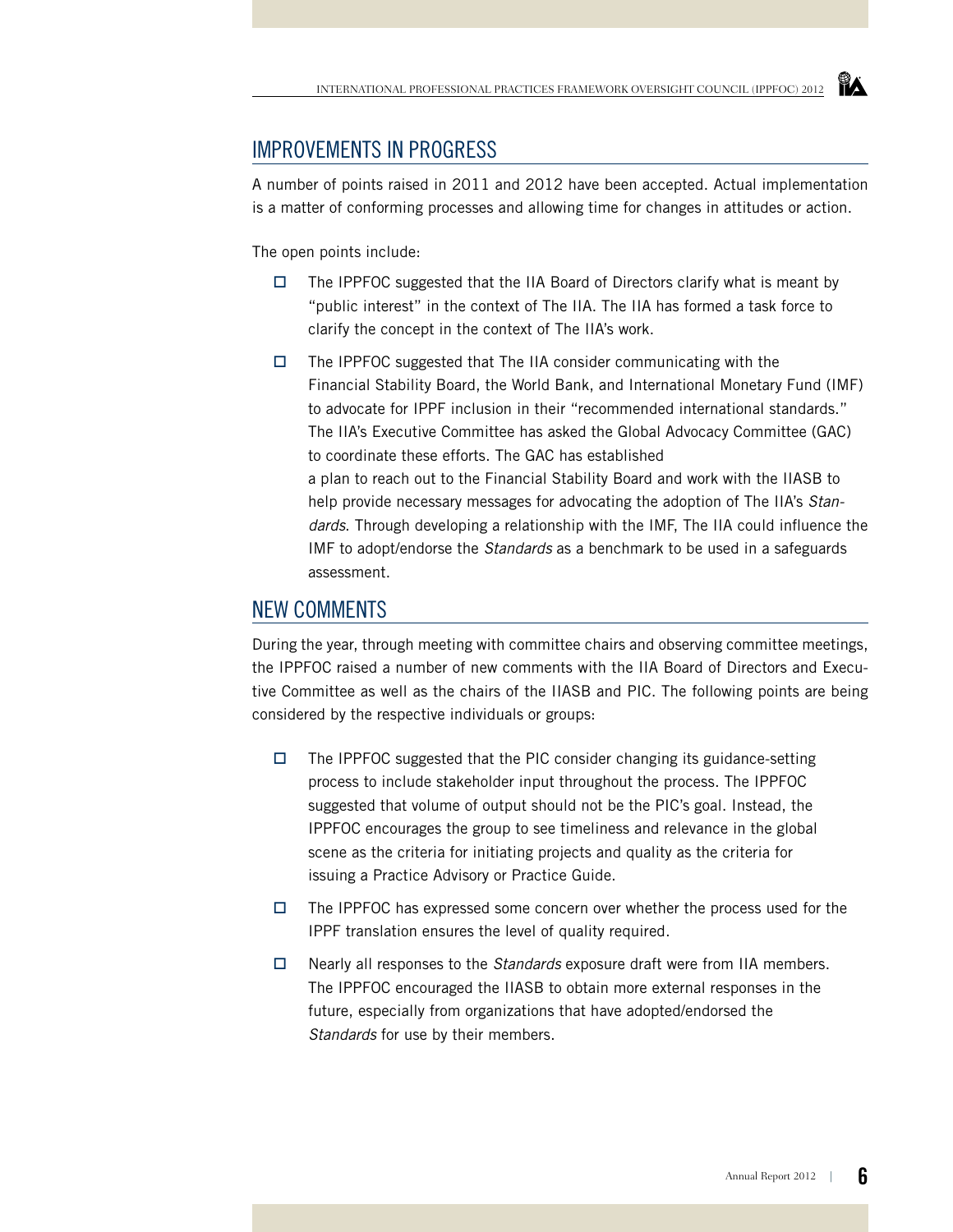- $\Box$  The current PIC model relies heavily on the goodwill of The IIA's incredibly motivated volunteers. However, projects suffer from diverse writing skills and competing pressures. The IPPFOC questions whether this model is sustainable in the long term. The IPPFOC suggests that there would be greater efficiency and consistency if staff resources could be increased and the PIC members' role refocused from that of "drafter" to "provider of technical input" and "reviewer."
- $\Box$  Some PIC members expressed concern that they aren't certain whether they are writing guidance for the internal audit profession or with a public interest perspective. The IPPFOC believes that The IIA should feel comfortable that any stakeholder who might read this guidance should see that the guidance benefits the internal audit profession, its stakeholders, and the public.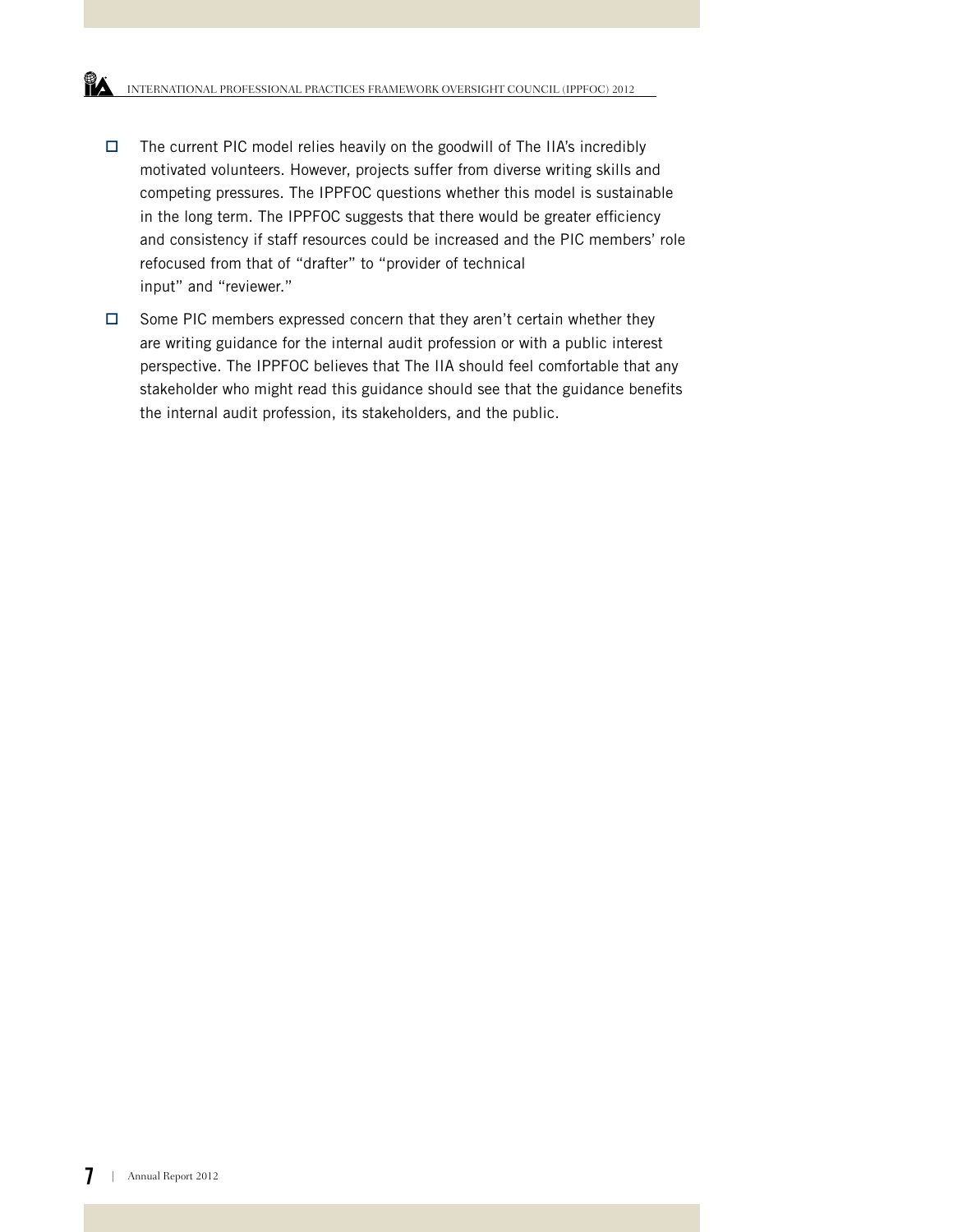## **5. Next Steps for the IPPFOC**

The IPPFOC plans to meet twice in 2013. It will continue to review the PIC due process. Discussions will continue with the chair of the PIC, vice chair of Professional Guidance, and The IIA's Board of Directors to address the IPPFOC's observations.

As the GEC made major changes to its policy and operations in 2012, the IPPFOC's 2013 program will focus on assessing the successful introduction and application of these new processes within the GEC.

Having gained a more in-depth understanding of The IIA's governance structure, the IPPFOC acknowledges the important roles undertaken by the Professional Guidance Advisory Council (PGAC) in establishing The IIA's guidance-setting strategy and ensuring consistency of guidance within the IPPF and transparency of the processes. The IPPFOC will study the PGAC structure and process in 2013.

The IPPFOC looks forward to the continued progress of its efforts to enhance standardand guidance-setting, governance, and effectiveness of the internal audit profession around the world.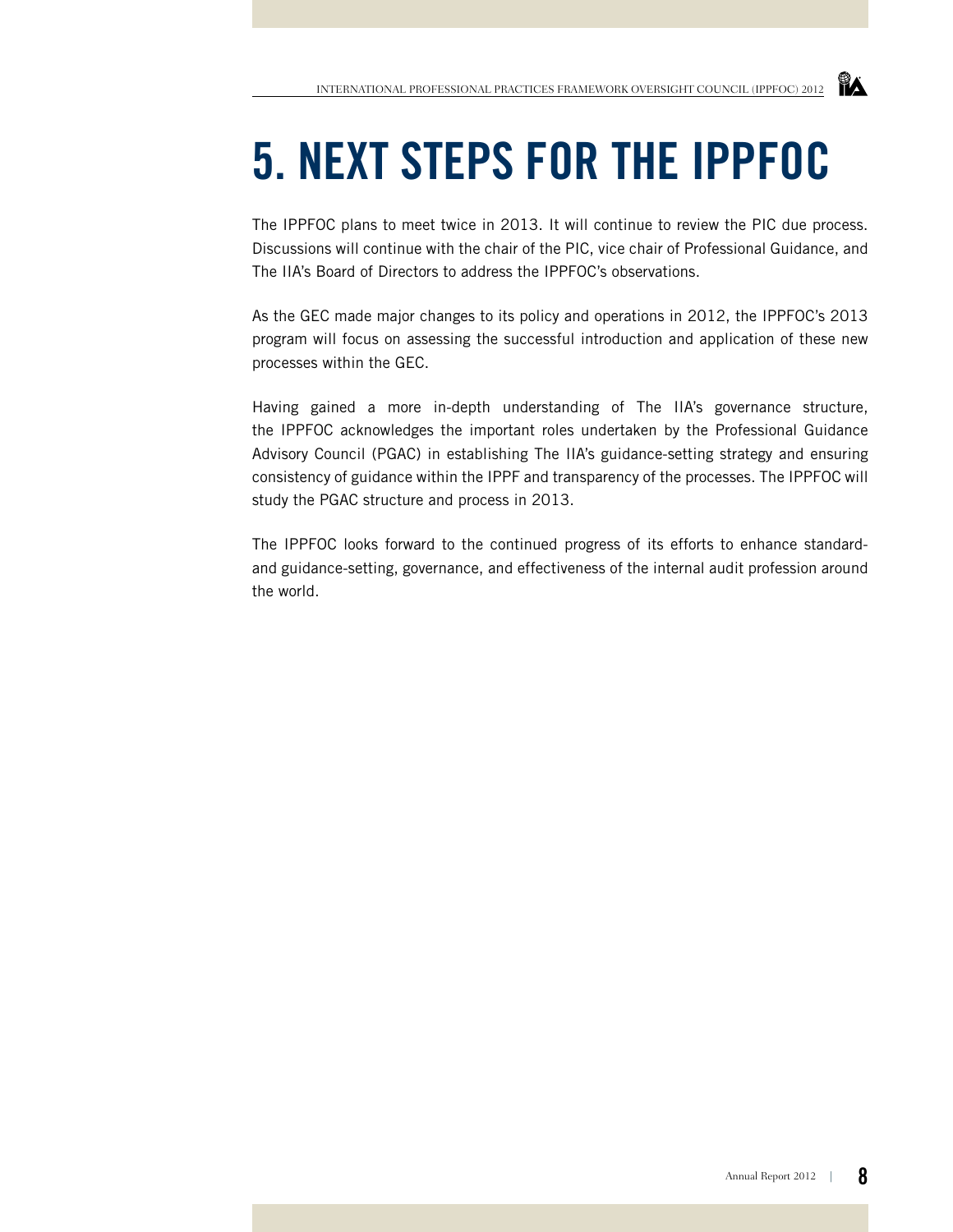## **Appendix 1 – About the IPPF**

A trustworthy global guidance-setting body, The IIA provides internal audit professionals worldwide with authoritative guidance.

The IPPF is the conceptual framework that organizes The IIA's authoritative guidance as mandatory guidance and strongly recommended guidance.



#### **Mandatory Guidance**

Conformance with the principles set forth in mandatory guidance is required and essential for the professional practice of internal auditing. Mandatory guidance is developed following an established due diligence process, which includes a period of public exposure for stakeholder input. The three mandatory elements of the IPPF are:

| Definition                                                                          | The Definition of Internal Auditing states the fundamen-<br>tal purpose, nature, and scope of internal auditing.                                                                                                                                                                                                                                                                                                                                                                                                                                                                                                                                                                                                                                                                                                                                             |
|-------------------------------------------------------------------------------------|--------------------------------------------------------------------------------------------------------------------------------------------------------------------------------------------------------------------------------------------------------------------------------------------------------------------------------------------------------------------------------------------------------------------------------------------------------------------------------------------------------------------------------------------------------------------------------------------------------------------------------------------------------------------------------------------------------------------------------------------------------------------------------------------------------------------------------------------------------------|
| Code of Ethics                                                                      | The Code of Ethics states the principles and expectations<br>governing behavior of individuals and organizations in the<br>conduct of internal auditing. It describes the minimum<br>requirements for conduct and behavioral expectations<br>rather than specific activities.                                                                                                                                                                                                                                                                                                                                                                                                                                                                                                                                                                                |
| International Standards<br>for the Professional<br>Practice of Internal<br>Auditing | The International Standards for the Professional Practice<br>of Internal Auditing (Standards) provides a framework<br>for performing and promoting internal auditing. The<br>principles-focused standards are mandatory requirements<br>consisting of:<br>• Statements of basic requirements for the professional<br>practice of internal auditing and for evaluating the<br>effectiveness of its performance. The requirements<br>are internationally applicable at organizational and<br>individual levels.<br>Interpretations, which clarify terms or concepts within<br>the statements.<br>• A glossary.<br>It is necessary to consider both the statements and their<br>interpretations to understand and apply the Standards cor-<br>rectly. The Standards employ terms that have been given<br>specific meanings, which are included in the Glossary. |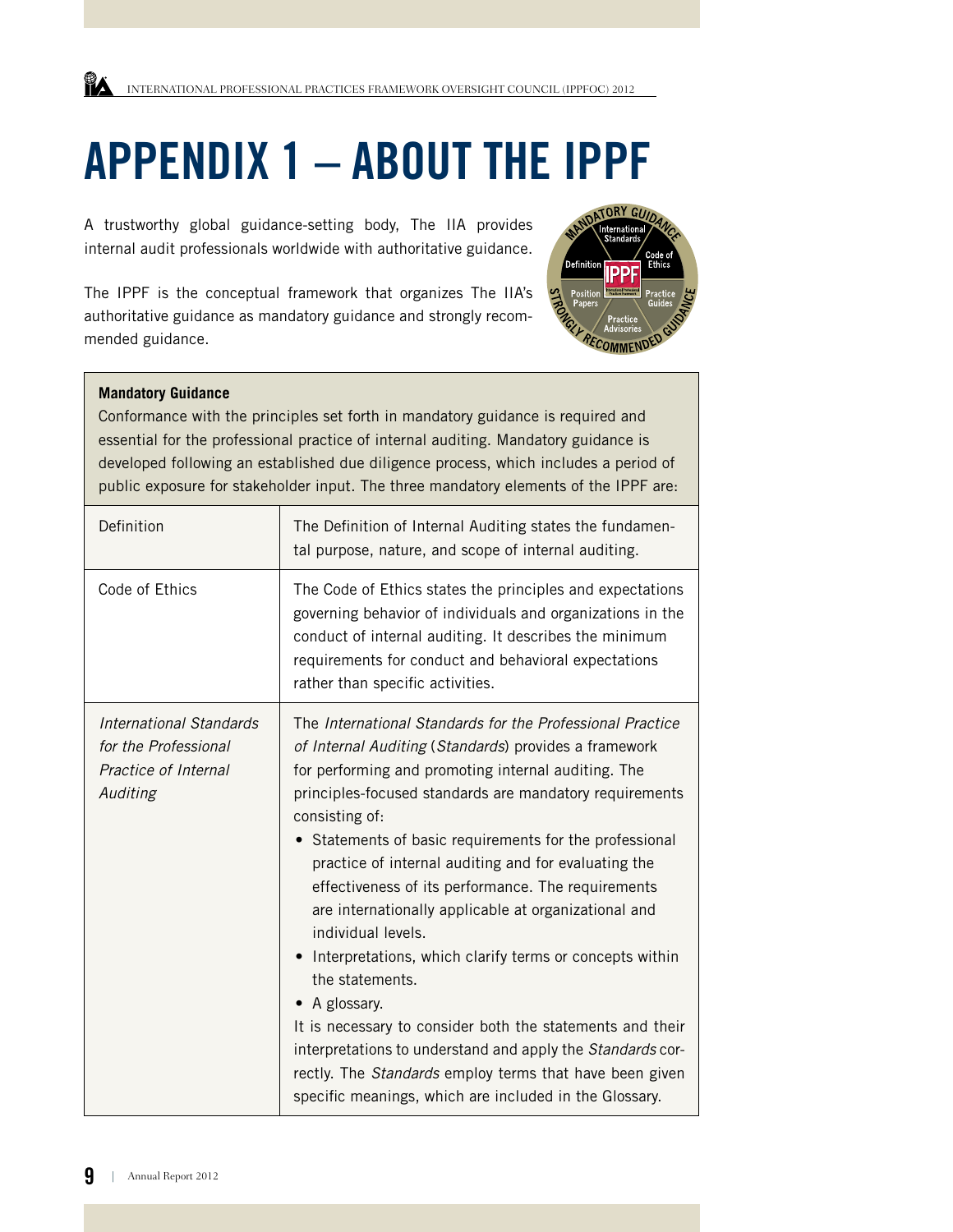#### **Strongly Recommended Guidance**

Strongly recommended guidance is endorsed by The IIA through a formal approval process. It describes practices for effective implementation of The IIA's Definition of Internal Auditing, Code of Ethics, and *Standards*. The three strongly recommended elements of the IPPF are:

| <b>Position Papers</b>     | Position Papers assist a wide range of interested parties,<br>including those not in the internal audit profession, in<br>understanding significant governance, risk, or control is-<br>sues and delineating related roles and responsibilities of<br>internal auditing.                                                                                                                                                                                                                               |
|----------------------------|--------------------------------------------------------------------------------------------------------------------------------------------------------------------------------------------------------------------------------------------------------------------------------------------------------------------------------------------------------------------------------------------------------------------------------------------------------------------------------------------------------|
| <b>Practice Advisories</b> | Practice Advisories assist internal auditors in applying<br>the Definition of Internal Auditing, the Code of Ethics,<br>and the <i>Standards</i> , as well as promoting good practices.<br>Practice Advisories address internal auditing's approach,<br>methodologies, and consideration, but not detailed pro-<br>cesses or procedures. They include practices relating to:<br>international, country, or industry-specific issues; specific<br>types of engagements; and legal or regulatory issues. |
| <b>Practice Guides</b>     | Practice Guides provide detailed guidance for conducting<br>internal audit activities. They include detailed processes<br>and procedures, such as tools and techniques, programs,<br>and step-by-step approaches, as well as examples of<br>deliverables.                                                                                                                                                                                                                                              |

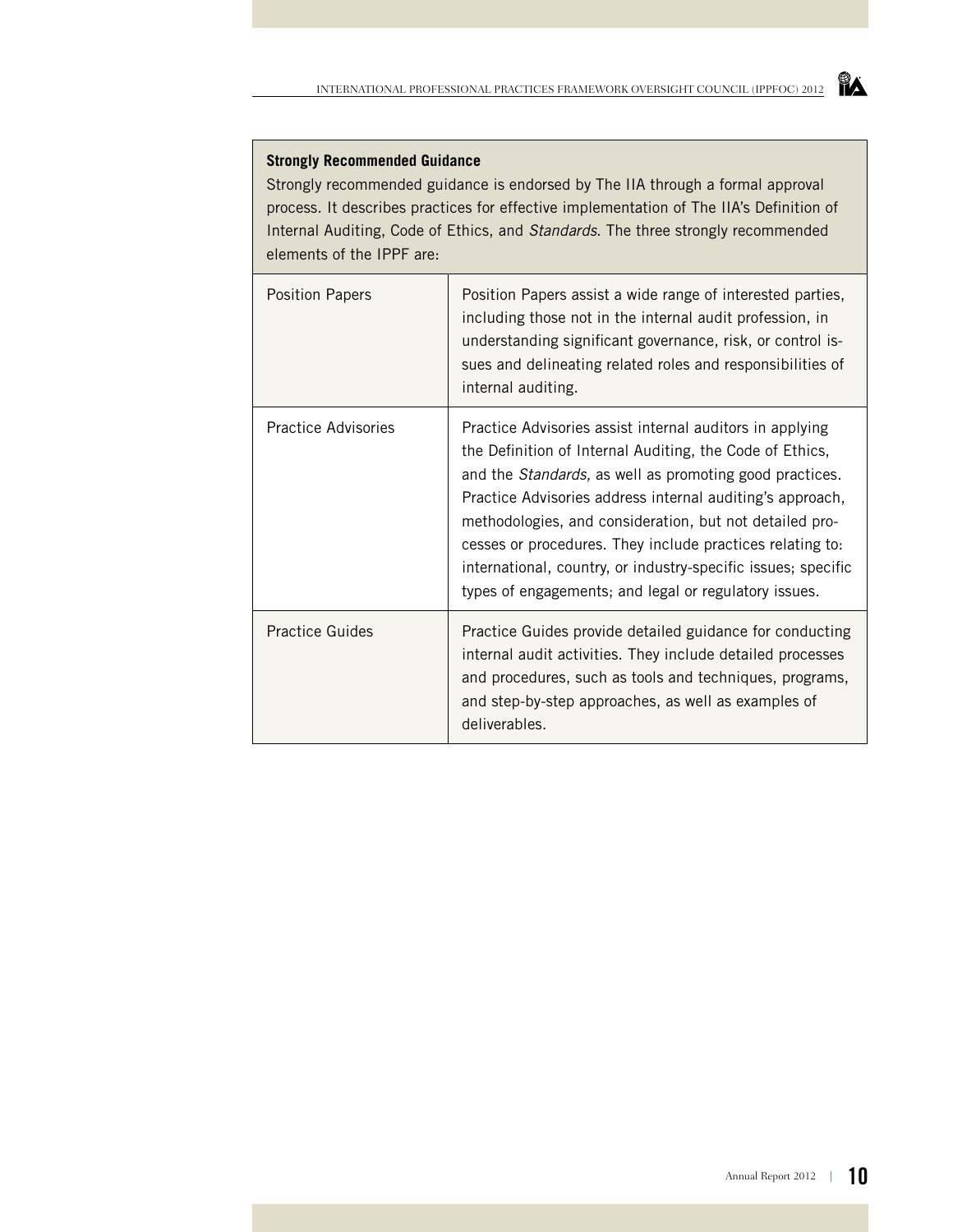# **Appendix 2 – IPPFOC Charter**

#### **MISSION**

The mission of the International Professional Practices Framework Oversight Council (IPPFOC) is to evaluate and advise on the adequacy and appropriateness of The IIA's standard- and guidance-setting processes.

#### **STRUCTURE**

The IIA Board of Directors appoints the stakeholder organizations represented in the IPPFOC. These organizations represent boards, management, public- and private-sector auditors, regulators and government authorities, investors, and international organizations, as well as members selected by the IIA Board of Directors. The Board of Directors reconfirms participation by the various organizations every three years.

The IPPFOC shall be made up of no more than 11 members as follows:

- $\Box$  Representatives nominated from different organizations in the stakeholder community, excluding IIA national or international volunteers or staff who have served or worked for The IIA in the past two years.
- $\Box$  Two individual members appointed by the IIA Chairman of the Board, excluding those currently serving on any of the standard- and guidance-setting committees that are subject to oversight of this council.
- The IIA's vice president, Standards and Guidance (ex officio member, staff, and non-voting).

The IPPFOC may invite a number of non-voting observers to participate in its deliberations.

To ensure the IPPFOC is refreshed, any individual shall not serve more than two consecutive three-year terms, excluding the IIA staff member serving in the ex officio role. In the event that a vacancy occurs during an IPPFOC member's term, the replacement individual may fulfill the remaining term of the original member and afterwards, up to two consecutive, three-year terms.

The voting members shall select the IPPFOC chairman from among the members of the stakeholder community. The chairman's term shall be three years. If reappointed by the voting members, the chairman may serve a consecutive and additional three-year term, not to exceed six years in total as chairman.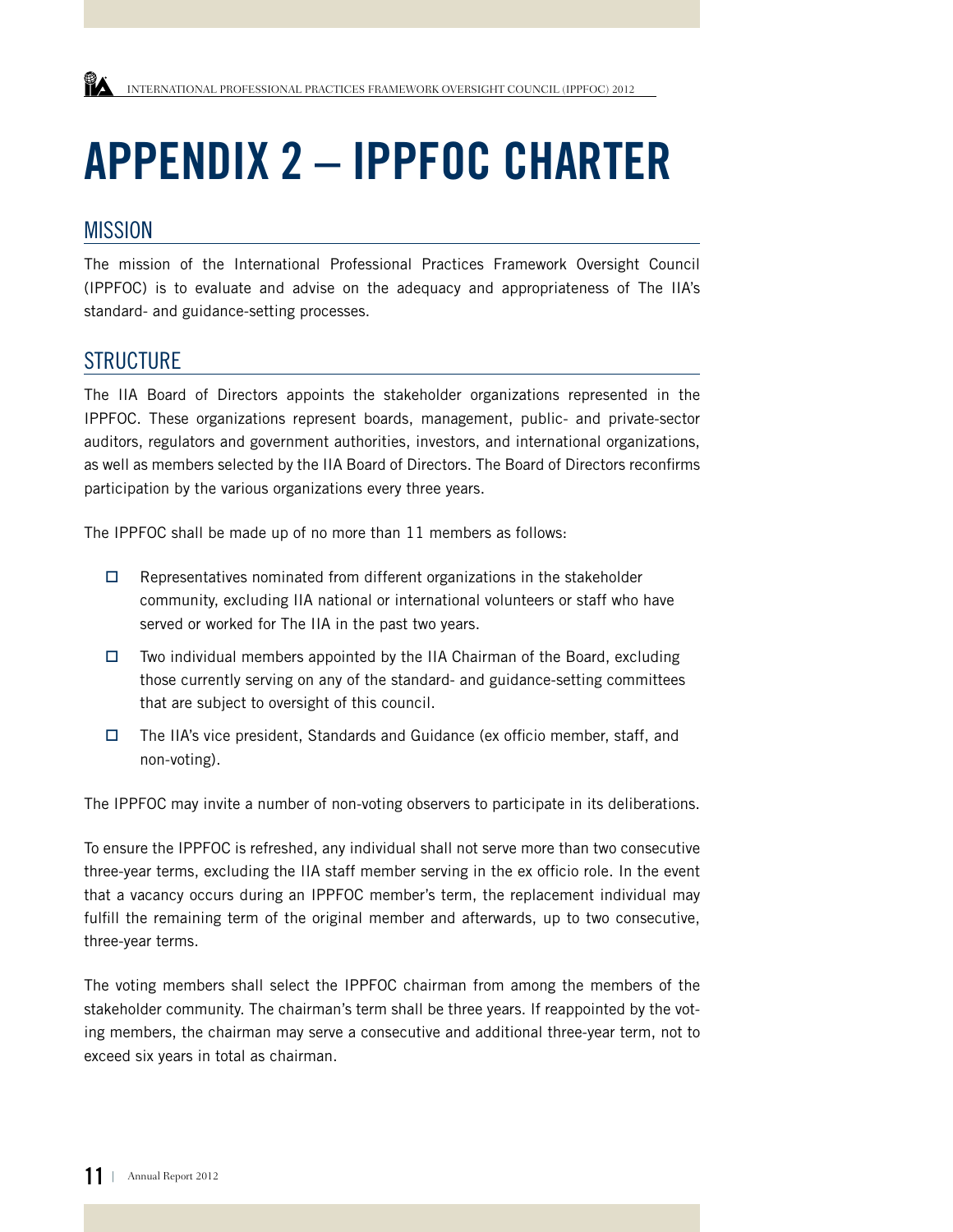#### **RESPONSIBILITIES**

In order to promote inclusiveness, transparency, and other qualities that will generate internal audit stakeholders' confidence that the outputs of standard- and guidance-setting committees are in the public interest, the IPPFOC will:

- a. Evaluate standard- and guidance-setting procedures and determine whether they represent internationally accepted practices.
- b. Recommend to the IIA Board of Directors improvements to the standard- and guidance-setting processes.
- c. Review the process by which the standards and guidance work plans are set and the reasonableness of the content of those plans.
- d. Recommend to the IIA Board of Directors additions to the content of the work plans, when deemed appropriate.
- e. Review the charters of the standard- and guidance-setting committees of The IIA. The standard- and guidance-setting committees of The IIA include the Global Ethics Committee, International Internal Audit Standards Board, and Professional Issues Committee.
- f. Communicate in the IPPFOC's annual report the adequacy and the appropriateness of the processes employed for standard- and guidance-setting.
- g. At least every three years, review and, where appropriate, recommend to the IIA Board of Directors changes to the IPPFOC's charter.

At least annually, the IPPFOC chairman will report on the IPPFOC's activities to the IIA Board of Directors.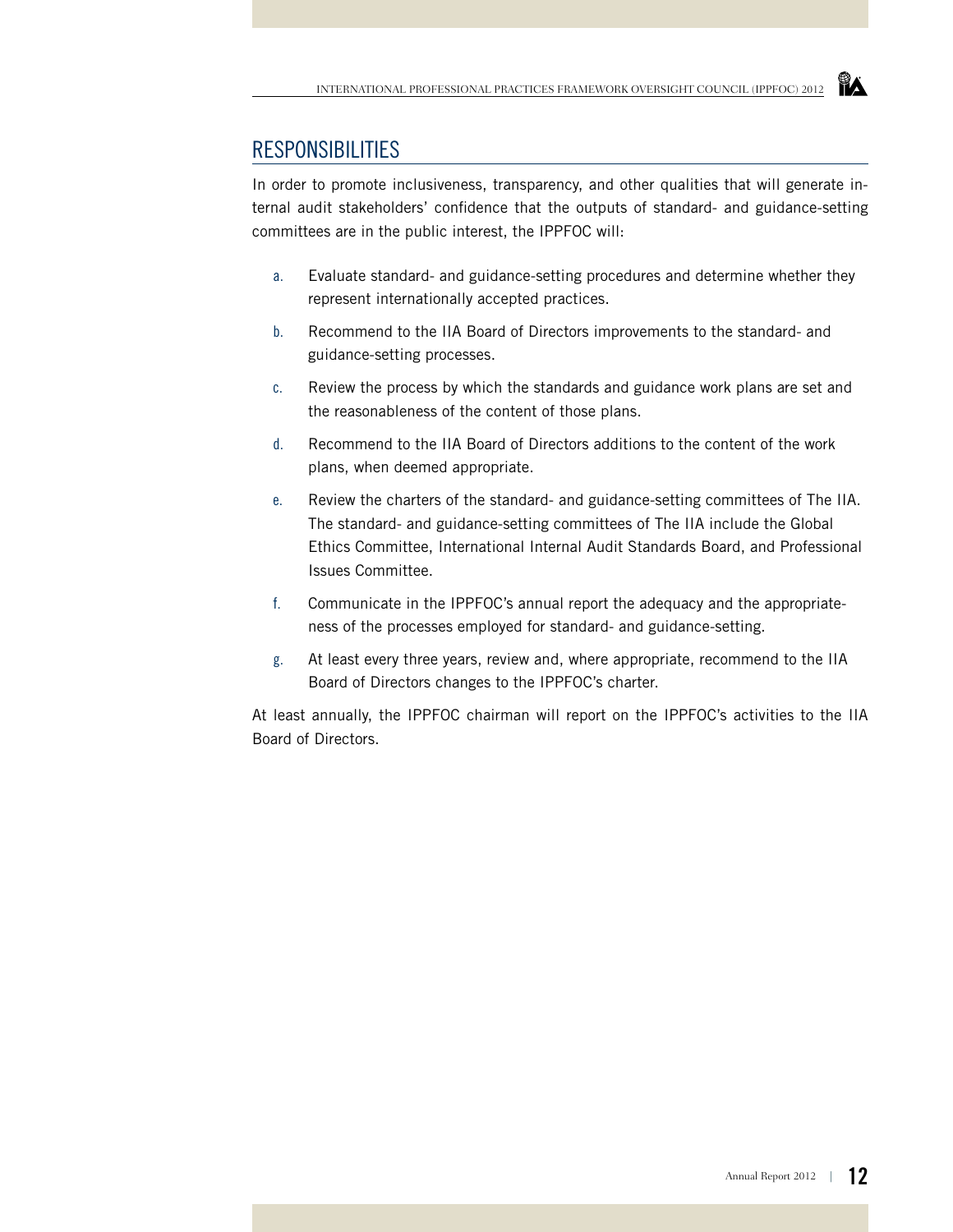## **Appendix 3 – IPPFOC Members**



#### **James M. Sylph, Chairman**

Jim Sylph is the executive director of Professional Standards and External Relations with the International Federation of Accountants (IFAC). He has responsibility for the day-to-day operations of four standard-setting boards operating under the auspices of IFAC: Auditing and Assurance, Ethics, Accounting Education and Public Sector Accounting Standards. He is a member of the IFRS Advisory Council, the Institute of Corporate Directors and the Canadian Auditing and Assurance Standards Oversight Council. Sylph is also IFAC's key relationship manager with a number of global organizations including the International Public Interest Oversight Board, the European Commission, and the International Valuation Standards Council.



#### **Peter Gleason**

Peter Gleason is managing director and chief financial officer of NACD and serves as treasurer for the NACD Board of Directors. He also leads NACD's research group that engages in substantive research projects focused primarily on helping establish and refine leading practices to enhance board performance. Gleason serves as a member of NACD's national faculty presenting on a variety of subjects related to board governance, and is regularly quoted in the national media. He is currently a member of the Business Advisory Board of Nura Life Sciences, LLC and was formerly a director of The Patriot Fund and the Executive Advisory Panel of the Open Compliance & Ethics Group (OCEG).



#### **Yvan Pedersen**

Yvan Pedersen is assistant auditor general in the National Audit Office of Denmark (Rigsrevisionen), a member organization of INTOSAI. He has been employed in Rigsrevisionen for more than 20 years and has gained broad and deep experience with all aspects of auditing including standard-setting processes. He specializes in comprehensive audits of the Ministry of Defence, the Ministry of Taxation and the European Community area. He has broad experience in cooperating with internal auditors both in respect to developing internal audit units and using the work performed by internal auditors. Pedersen has cooperated with various national and international public sector accountancy bodies on developing public sector auditing standards. Pedersen has a master's degree in political science and has been external lecturer in political science at the University of Copenhagen and Aarhus University.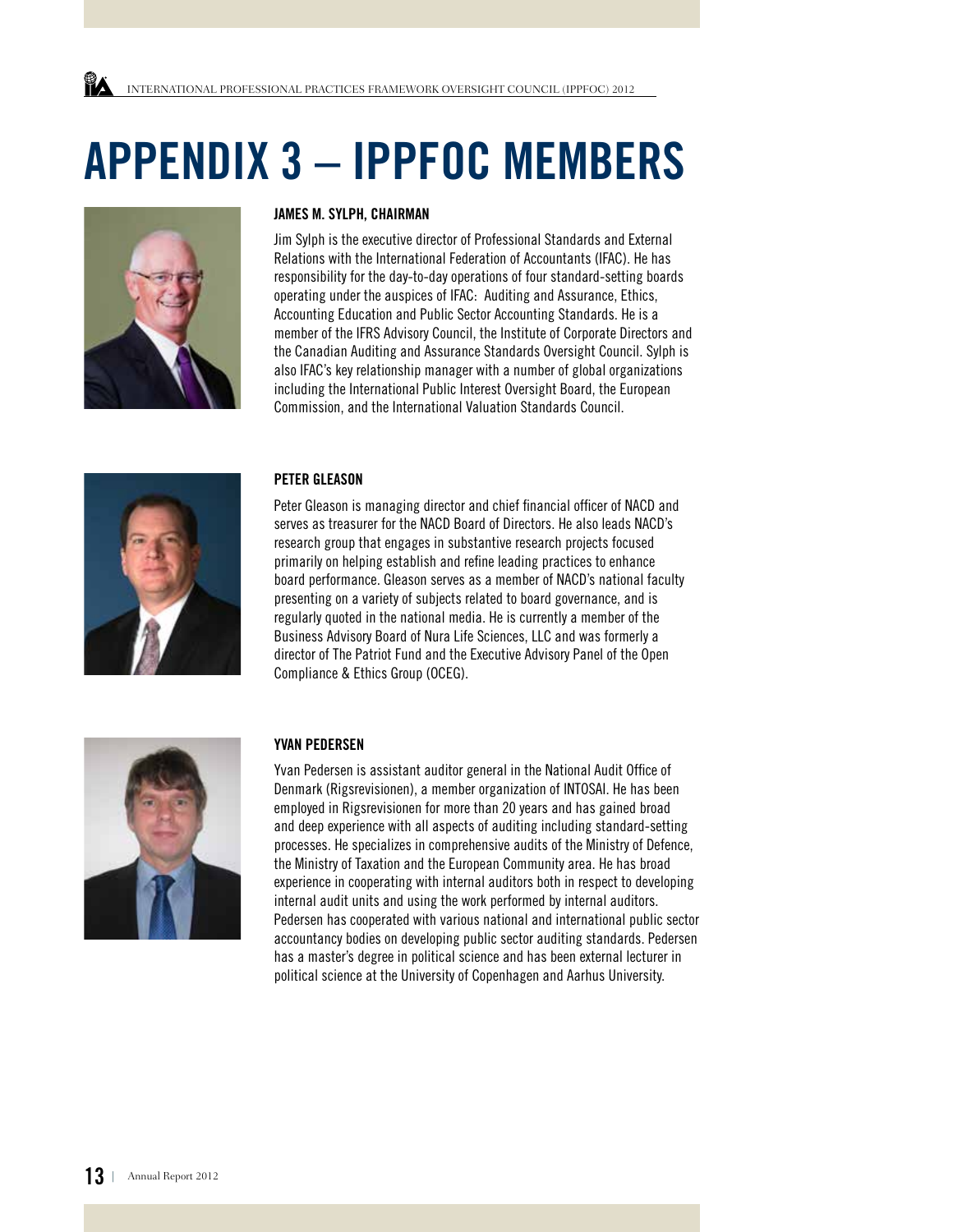

#### **Zinga Venner**

Zinga Venner is the manager of the Financial Reporting and Analysis unit in the Controller's Vice Presidency in the World Bank. Her unit is responsible for statutory and management reporting for the International Bank for Reconstruction and Development and the International Development Association, and is the focal point for advising on accounting policy matters as they relate to financial reporting. Prior to joining the World Bank in April 2000, Venner worked in the Audit and Assurance practice of PricewaterhouseCoopers. She holds an MBA in accounting and finance, as well as the Certified Public Accountant (CPA), Chartered Financial Analyst (CFA), and Financial Risk Manager (FRM) designations.

ĭÂ



#### **Juan Yermo**

Juan Yermo is currently head of the Private Pensions Unit in the Financial Affairs Division of the OECD, which he joined in 1999. He manages the research and policy programme of the Working Party on Private Pensions, a body that brings together policymakers and the private sector from 37 countries around the world. Previously, he worked at the World Bank on capital markets and pension reform and as an analyst in the risk management department at Bankers Trust. Yermo has a master's degree in economics from Cambridge University and doctorate studies (MPhil) in economics and finance from Oxford University.



#### **Larry E. Rittenberg**

Dr. Larry E. Rittenberg has been active in The IIA for over three decades serving as president of the IIA Research Foundation, vice chairman of the Professional Practices Committee that led to the current Definition of Internal Auditing, and many other roles. He served as the Ernst & Young professor of accounting at the University of Wisconsin where he currently serves as an emeritus professor. He also chaired COSO (The Committee of Sponsoring Organizations of the Treadway Commission) for five years and was a driver in the development of the COSO ERM Framework, its guidance for smaller businesses, and its monitoring guidance. Dr. Rittenberg has authored a number of research monographs for The IIA including The Outsourcing Dilemma: What's Best for Internal Auditing. He has been called upon frequently to comment on professional issues including a recent appearance before the PCAOB to talk about auditor independence and professional skepticism.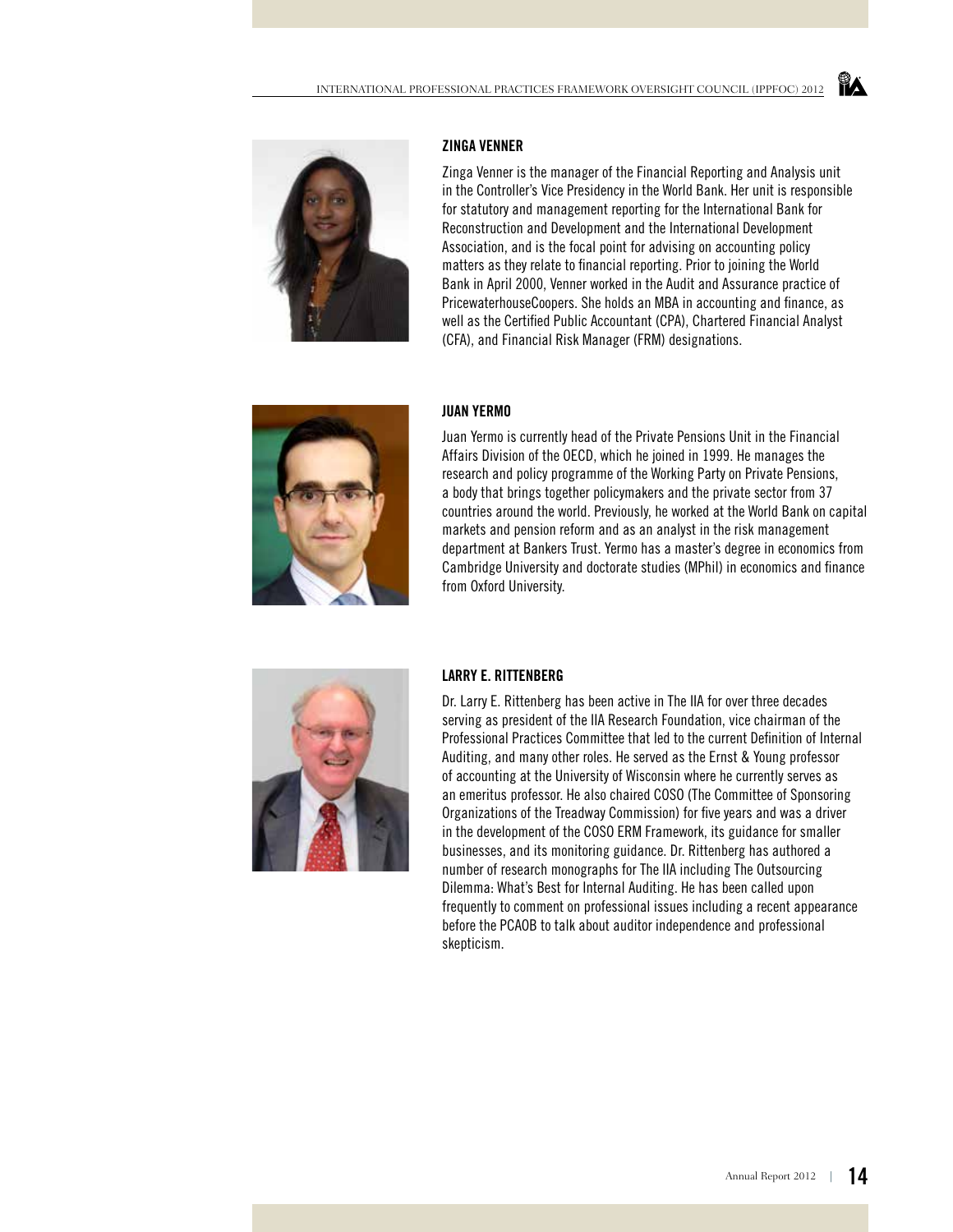

#### **A.J. Hans Spoel**

A.J. Hans Spoel is an independent consultant and director for a variety of international organizations. He is a 28 year veteran of the company that evolved from ITT into Alcatel, then Alcatel-Alsthom and is now called Alcatel-Lucent S.A. He spent the majority of his career as an external auditor (PMM&Co) and as an internal auditor (Esso, ITT, etc.).

Spoel is the past president of IIA–Benelux v.z.w., and The European Confederation of Institutes of Internal Auditing. He also served as the chairman of The IIA Board of Directors. He was a professor at the University in Antwerp in the post-graduate program, master in internal auditing and a visiting professor at The CASS Business School in London, England.